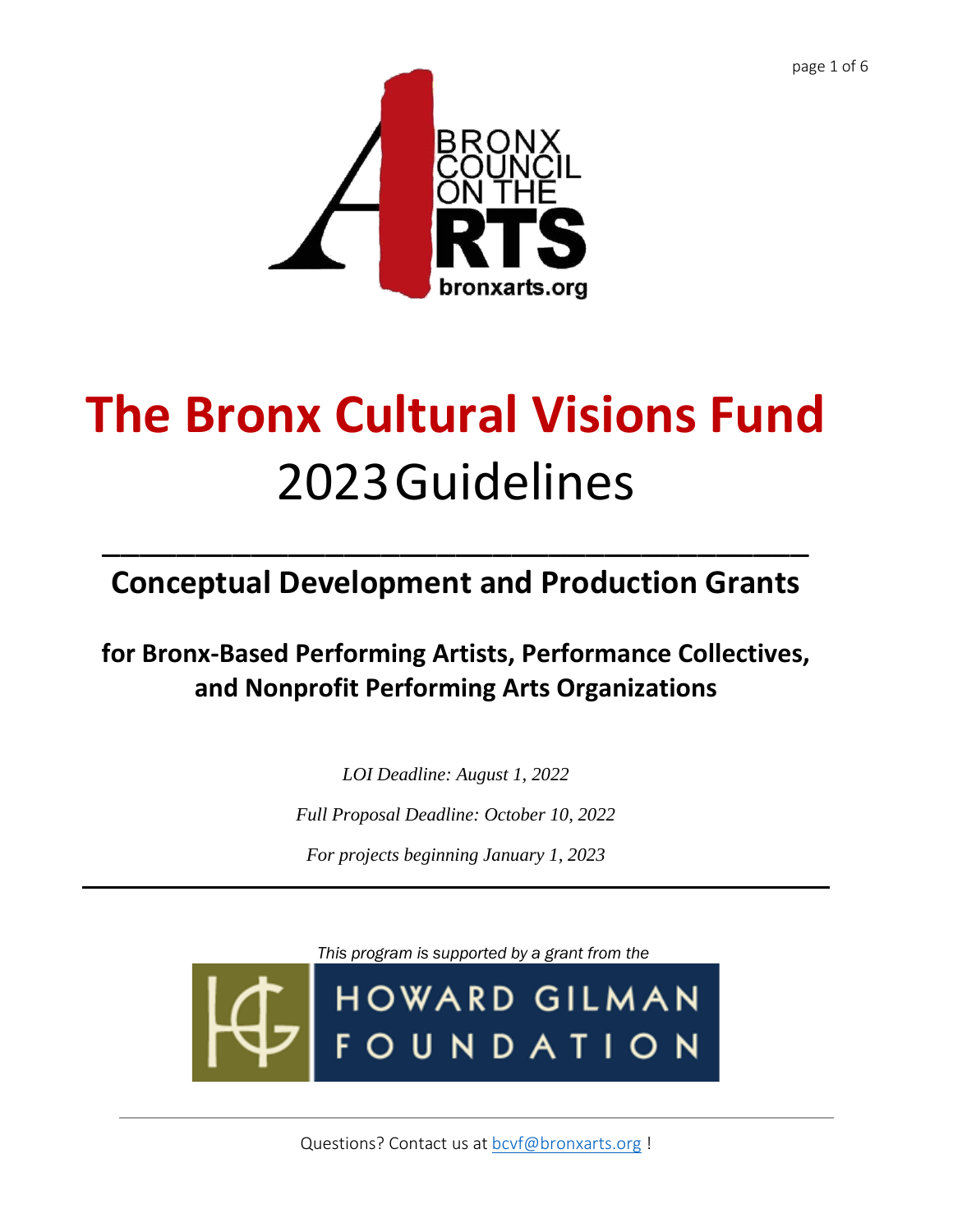## **What Is The Bronx Cultural Vision Fund (BCVF)?**

The BCVF was created to support the live performing arts scene in the Bronx, by funding the development of new concepts and the production of new work. It is open to Bronx-based individual artists, collectives, and nonprofit arts organizations working in theater, music, dance, or multidisciplinary forms. Grants are project-based, and will focus support on artists at emerging and mid-career levels.

Our definition of performing arts is work that happens live, in front of an audience. BCVF seeks to make significant investments in the borough's performing arts community. Grants will provide a full spectrum of support, and BCA will develop long-term relationships with all grantees. Grantees will be required to participate in at least three BCVF cohort meetings during the one-year grant period. Applicants must be conceiving, generating, and/or producing the proposed work themselves; BCVF does not support curators, festival organizers, or presenters.

## **How Can Funds Be Used?**

Two types of support are available: CONCEPT DEVELOPMENT GRANTS will award up to \$10,000 for developing live performance ideas or projects in their earliest stages. If you have a concept for a performing arts project that you want to develop further, this track is for you. Bronx-based playwrights, directors, choreographers, performers, collectives and small organizations are all eligible for Concept Development grants. Grantees can then apply for a Production Grant in BCVF's next grant cycle.

PRODUCTION GRANTS will award up to \$20,000 for the realization of a new project. If you are a Bronx-based individual artist, collective, or nonprofit arts organizations looking to produce a live performance of a new work, this grant is for you. Productions do not have to take place in The Bronx, but do have to take place in NYC.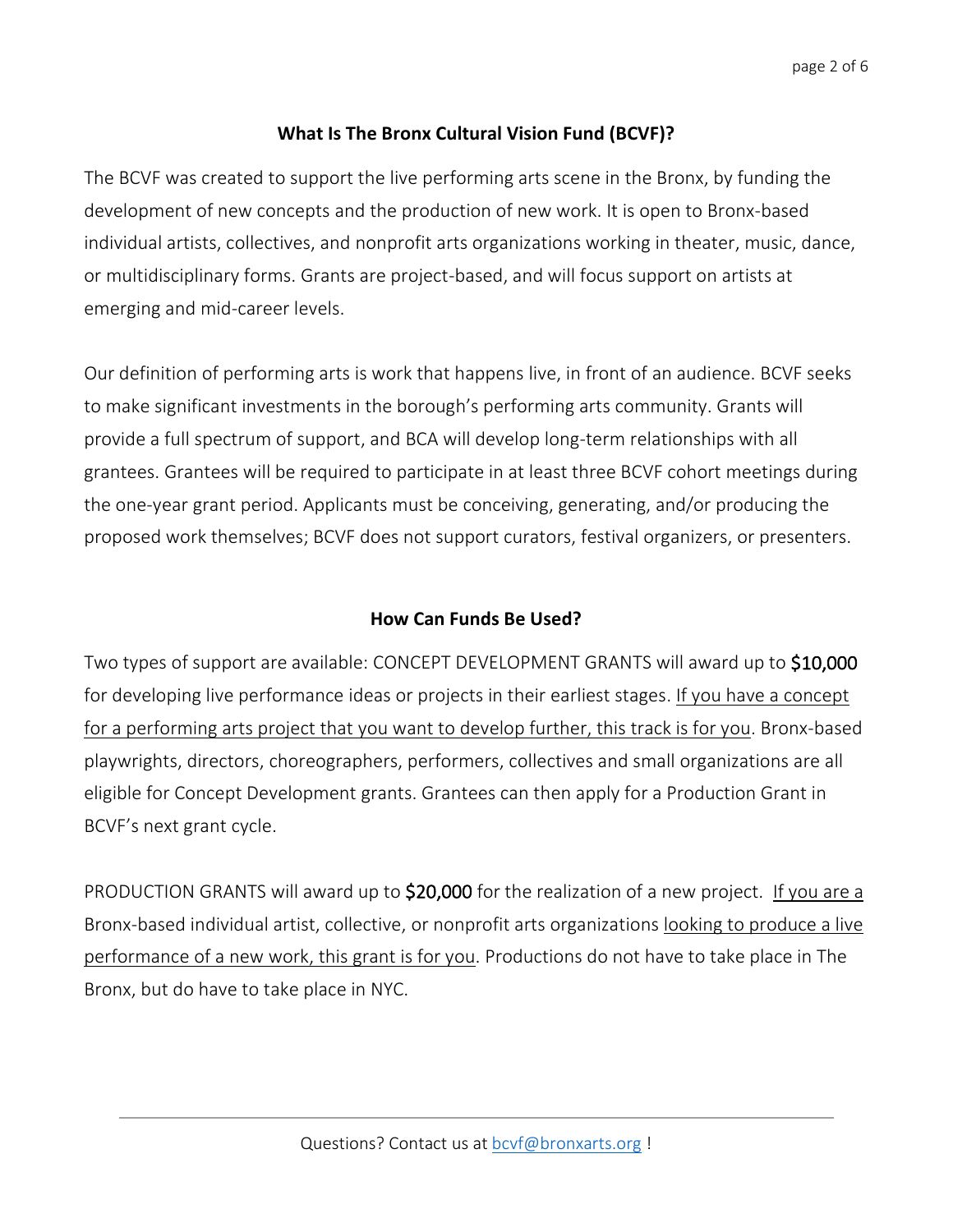At least 5 Concept Development and 5 Production Grants will be awarded each cycle. All grantees will also be eligible for PROFESSIONAL DEVELOPMENT support of up to \$2500. These funds can be used for skill-building or capacity-strengthening activities, such as consultancies, classes, or the purchase of critical equipment or software.

#### **Who Can Apply?**

Will a BCVF award meaningfully impact your career, or your organization's development? Is the work you are proposing intended to be performed live, for a live audience? Can you show proof of Bronx residency/incorporation? Then you can apply! (IF you are not currently a grantee of The Howard Gilman Foundation.)

Applicants will be required to show proof of Bronx residency and/or incorporation that matches the application address. See page 5 for acceptable types of proof. Independent producers, festivals, and curators are not eligible.

#### **Individuals, Ensembles, And Collectives** can apply if:

- you identify as an emerging or mid-career performing arts practitioner
- you/the lead ensemble member is a Bronx County resident
- you/all ensemble members are 18+ years old
- you have generated/will be developing the concept or idea yourself

#### **Organizations** can apply if:

- you have been incorporated as a nonprofit for at least one year
- your most recent annual budget is \$250,000 or less
- you are located in The Bronx, with a Bronx mailing address
- you are the entity producing/developing the performance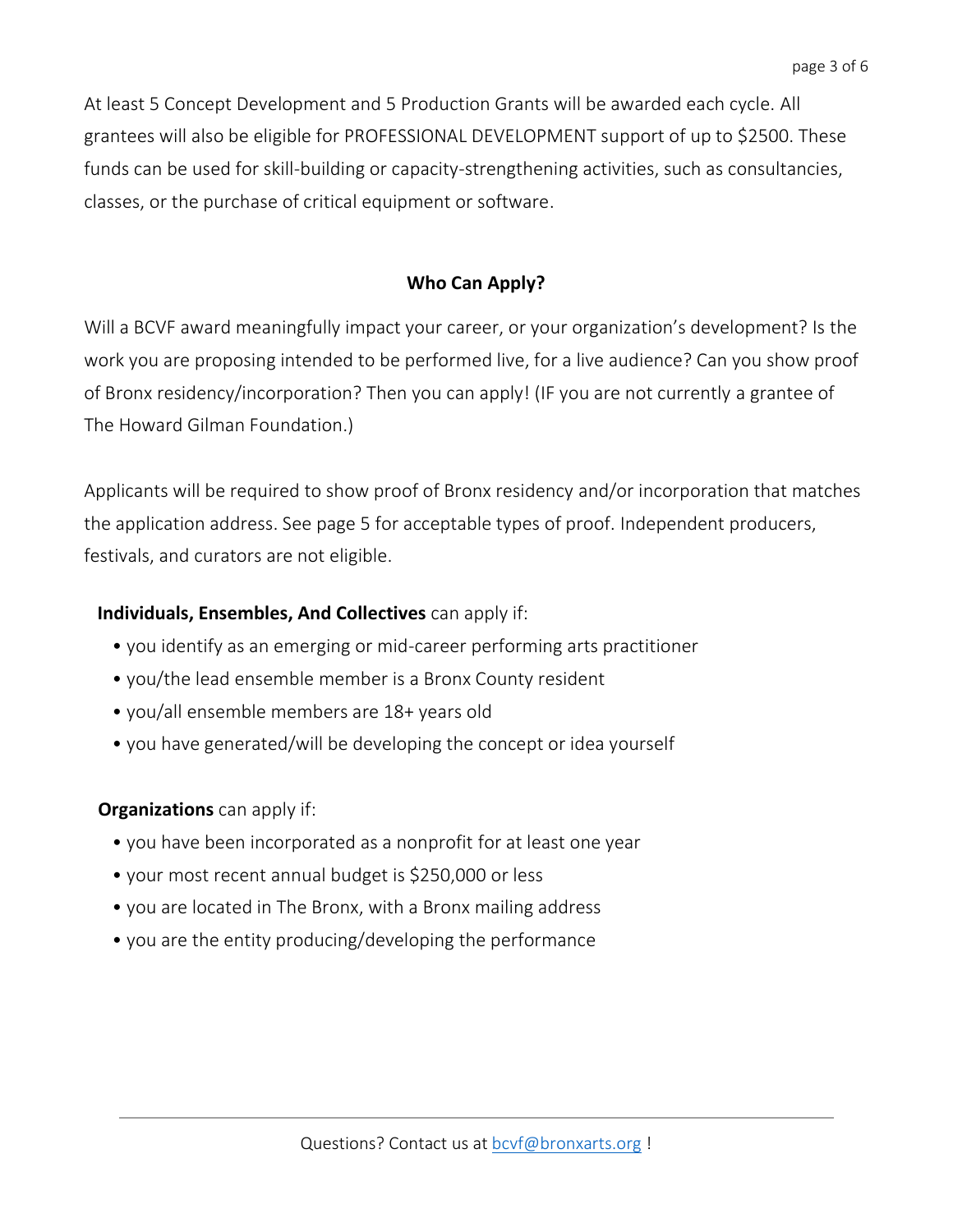## **Grants Timeline (All Dates in 2022)**

| June $15 -$ August 1 | Letters of Intent (LOIs) Accepted              |
|----------------------|------------------------------------------------|
| $June - July$        | BCVF Information Sessions (live and remote)    |
| September $12 - 16$  | LOI Notifications Sent, Full Proposals Invited |
| Sept 19 – October 10 | Full Proposals Accepted (if invited)           |
| December             | <b>Award Notifications</b>                     |

#### **HOW TO APPLY**

The BCVF application process consists of two stages: submitting a Letter of Intent (LOI), and then if invited, submitting a full proposal. You can submit your LOI in written or video format. You will submit your application through Submittable.com, and you can find the link on our website here: [https://www.bronxarts.org/grants/bronx-cultural-visions.](https://www.bronxarts.org/grants/bronx-cultural-visions)

BCA staff is here to help you throughout the process! Email or call us. We would be happy to talk through any questions about eligibility, the application process, or evaluation criteria. We will also be happy to review a draft of your proposal if you email us a request before July 21st.

## **Tips: What To Put In Your Letter Of Intent (Written or Video)**

This is your chance to introduce yourself and your project. Tell us about your concept (if applying for a Concept Development Grant) or your plans for production (if applying for Production Grant). Your written or videotaped statement should also include:

• Biographical Info. Your name/organization name, a brief history of your practice, and your accomplishments as you define them.

• General Timeline and Goals. For Concept Development grants, what is the tangible goal you want to achieve by the end of the grant period? (A new play, a new dance work, a new score, etc.) For Production grants, what is your general production timeline and when do you intend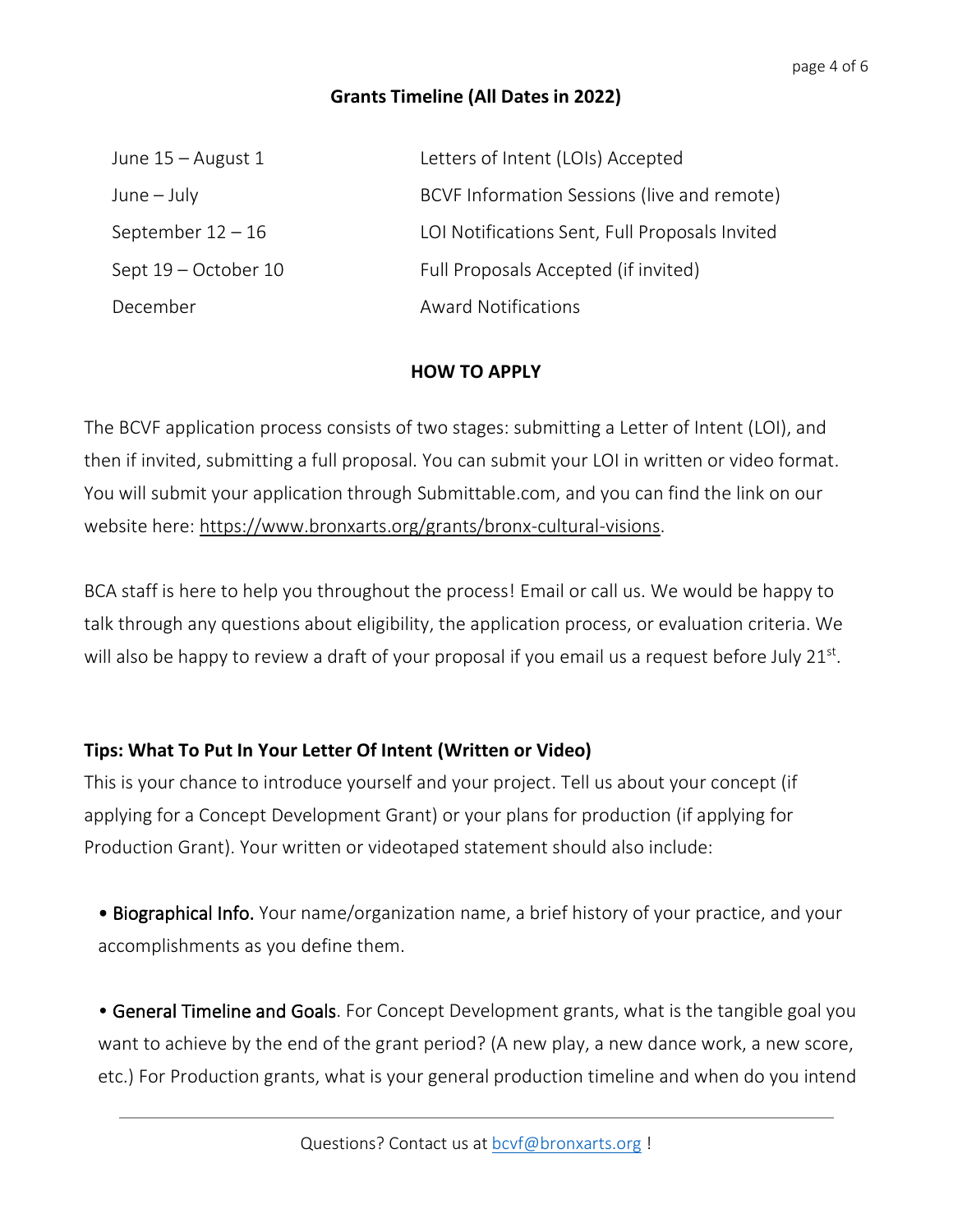for the new work to premiere? Where? Performances must take place in New York City, but don't have to take place in The Bronx.

• Impact. How will a BCVF grant impact your career or your organization's development?

#### Instructions: How To Submit

A link to the application will be available on our website starting June  $15<sup>th</sup>$ . Find it here: [www.bronxarts.org/grants/bronx-cultural-visions](http://www.bronxarts.org/grants/bronx-cultural-visions) 

• Videos can be a simple cell phone recording; the quality should be clear, but it is not meant to be an artistic sample. If you feel more comfortable speaking than writing, this option is for you. Maximum length 3 minutes, English preferred, but Spanish accepted if English subtitles/translation is provided. You will be able to upload your video directly through Submittable.

• Written Statements should be no longer than 500 words (about 2 pages).

**• Work Samples**: We want to see a sample of your previous work. Website links, writing samples, or links to video clips (max 5 minutes) can be submitted through the above link.

• Proof of Eligibility for Individuals, Collectives, and Ensembles: Include one of the following - NYS Driver's license or ID, NYC ID, Voter Registration Card, mortgage/rent agreement, the first/address page of a utility bill, tax return, credit card or bank statement. For ensembles, lead members should apply for the group; documentation should pertain to the lead member.

• Proof of Eligibility for Organizations*:* Include one of the following – incorporation letter from IRS (501c3) or NYS Board of Regents, NYS Bureau of Charities Filing Receipt, IRS Form 990.

## *LOIs will be accepted from June 15 through August 1, 2022*